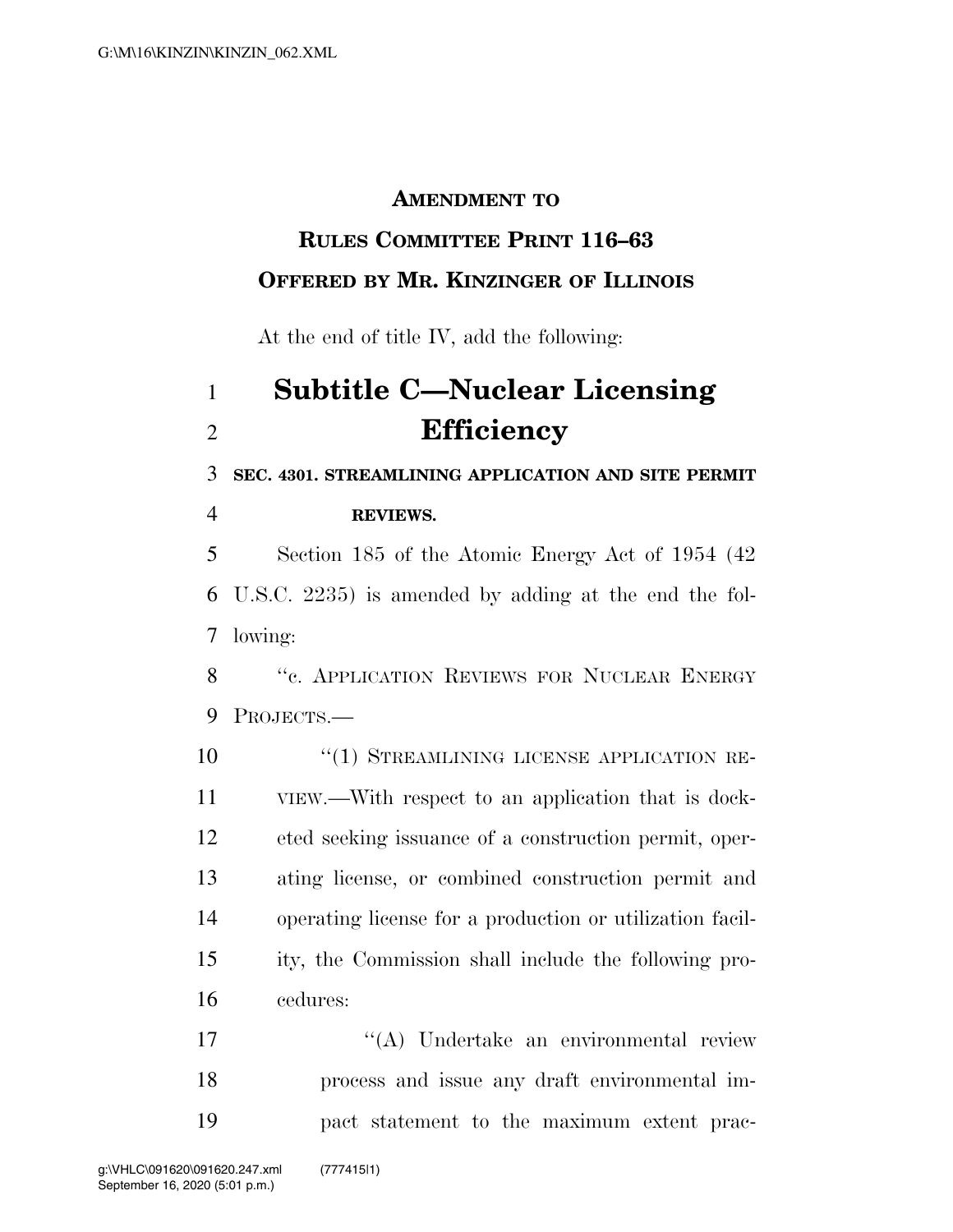1 ticable within 24 months after the application is accepted for docketing.

 ''(B) Complete the technical review process and issue any safety evaluation report and any final environmental impact statement to the maximum extent practicable within 42 months after the application is accepted for docketing.  $"(2)$  EARLY SITE PERMIT.—

9 "(A) SUPPLEMENTAL ENVIRONMENTAL IM- PACT STATEMENT.—In a proceeding for a com- bined construction permit and operating license for a site for which an early site permit has been issued, any environmental impact state- ment prepared by the Commission and cooper- ating agencies shall be prepared as a supple- ment to the environmental impact statement prepared for the early site permit.

18 "(B) INCORPORATION BY REFERENCE. The supplemental environmental impact state-ment shall—

 $\frac{1}{1}$  incorporate by reference the anal- ysis, findings, and conclusions from the en- vironmental impact statement prepared for the early site permit; and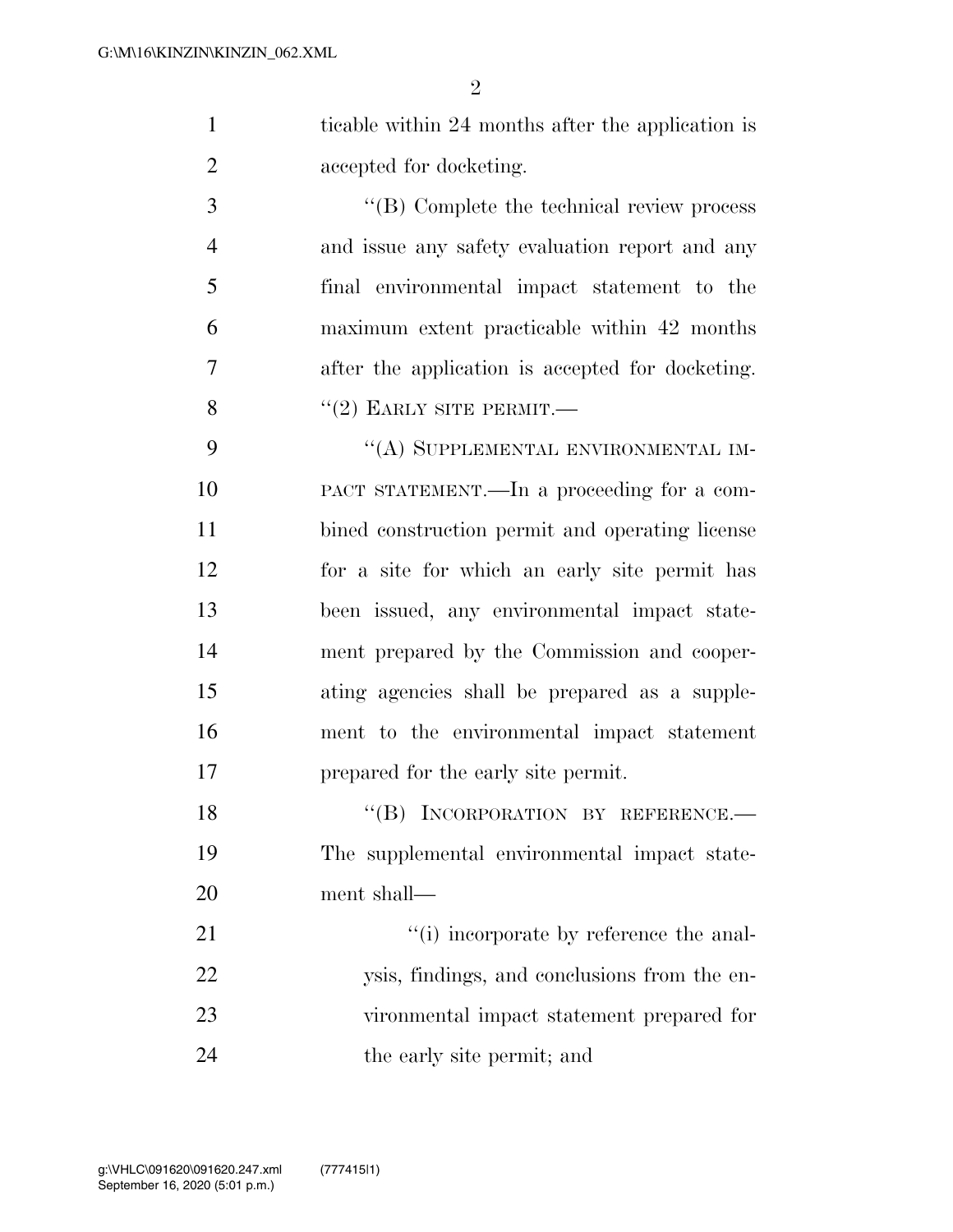$"(*ii*)$  include additional discussion, analyses, findings, and conclusions on mat- ters resolved in the early site permit pro- ceeding only to the extent necessary to ad- dress information that is new and signifi- cant in that the information would materi- ally change the prior findings or conclu-sions.

9 "(3) PRODUCTION OR UTILIZATION FACILITY LOCATED AT AN EXISTING SITE.—In reviewing an application for an early site permit, construction permit, operating license, or combined construction permit and operating license for a production or uti- lization facility located at the site of a licensed pro- duction or utilization facility, the Commission shall, to the extent practicable, use information that was part of the licensing basis of the licensed production or utilization facility.

 ''(4) REGULATIONS.—The Commission shall initiate a rulemaking, not later than 1 year after the date of enactment of this subsection, to amend the regulations of the Commission to implement this subsection.

24 "(5) ENVIRONMENTAL IMPACT STATEMENT DE-FINED.—In this subsection, the term 'environmental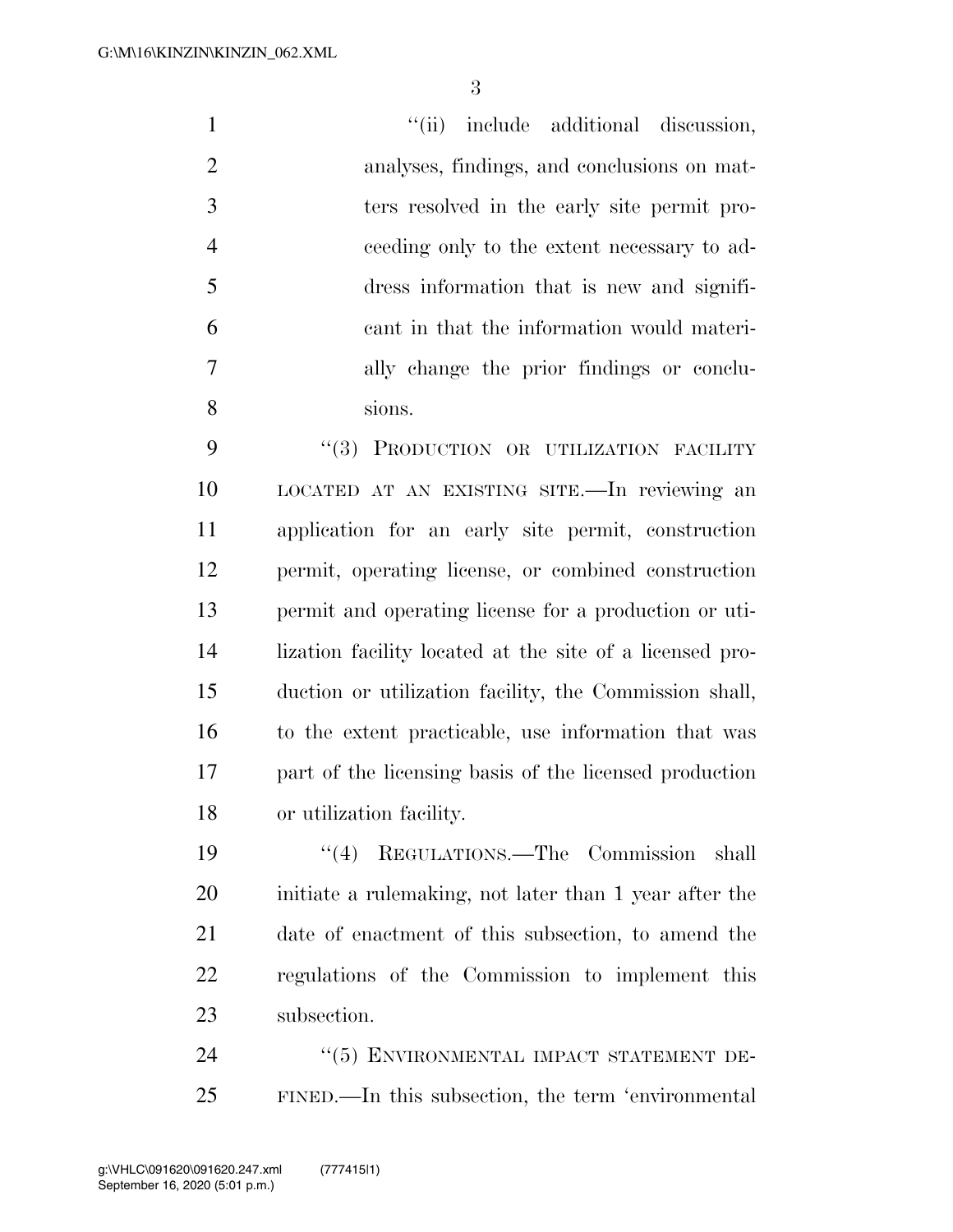impact statement' means a detailed statement re-2 quired under section  $102(2)(C)$  of the National En- vironmental Policy Act of 1969 (42 U.S.C.  $4332(2)(C)$ .

 ''(6) RELATIONSHIP TO OTHER LAW.—Nothing in this subsection exempts the Commission from any requirement for full compliance with section 102(2)(C) of the National Environmental Policy Act 9 of 1969 (42 U.S.C. 4332(2)(C)).".

#### **SEC. 4302. UPDATING HEARING PROCEDURES.**

 (a) INFORMAL HEARING PROCEDURES.—Section 189 a. of the Atomic Energy Act of 1954 (42 U.S.C. 2239(a)) is amended by adding at the end the following:

14 "(3) The Commission may use informal adjudicatory procedures for any hearing required under this section for which the Commission determines that adjudicatory proce- dures under section 554 of title 5, United States Code, are unnecessary.''.

 (b) STUDY ON THE IMPACT OF THE ELIMINATION OF MANDATORY HEARING FOR UNCONTESTED LICENSING APPLICATIONS.—Not later than 18 months after the date of enactment of this Act, the Comptroller General shall transmit to Congress a report containing the results of a study on the effects of eliminating the hearings required under section 189 a. of the Atomic Energy Act of 1954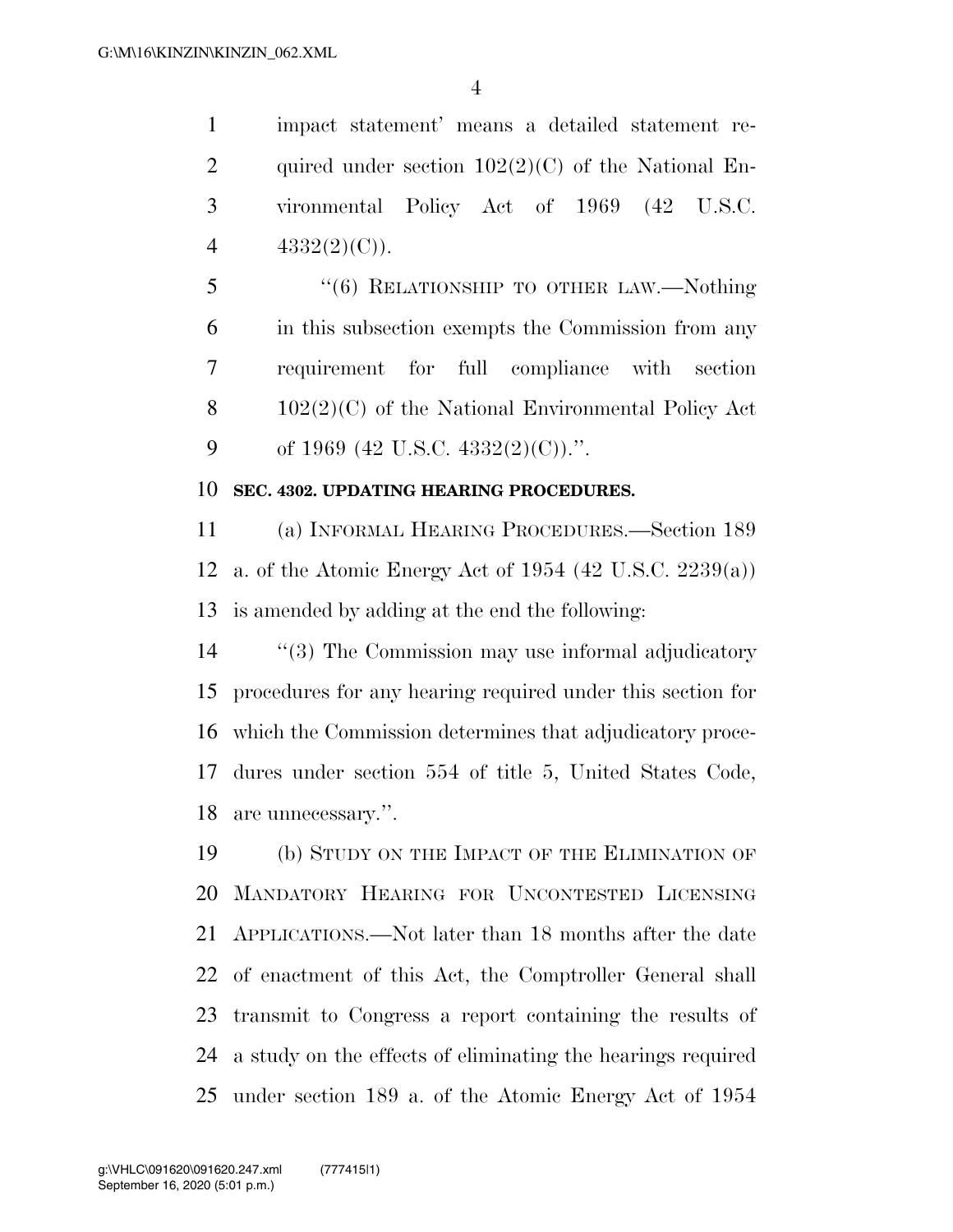(42 U.S.C. 2239(a)) for an application under section 103 or section 104 b. of such Act for a construction permit for a facility in the absence of a request of any person whose interest may be affected by the proceeding.

### **SEC. 4303. EFFICIENCY OF ADVISORY COMMITTEE ON RE-ACTOR SAFEGUARDS.**

 (a) COMMITTEE COMPOSITION.—Section 29 of the Atomic Energy Act of 1954 (42 U.S.C. 2039) is amended by inserting ''The Commission shall seek to include a di- versity of disciplines and operational experiences when ap- pointing members of the Committee.'' after ''four years each.''.

 (b) LICENSE APPLICATIONS.—Section 182 b. of the Atomic Energy Act of 1954 (42 U.S.C. 2232(b)) is amended by adding at the end the following: ''If the Com- mission determines referral of an application to the Com- mittee is necessary, the Committee shall initiate a review of the application not later than 30 days after receiving such referral, and shall submit a report thereon under this subsection not later than 180 days after initiating such review.''.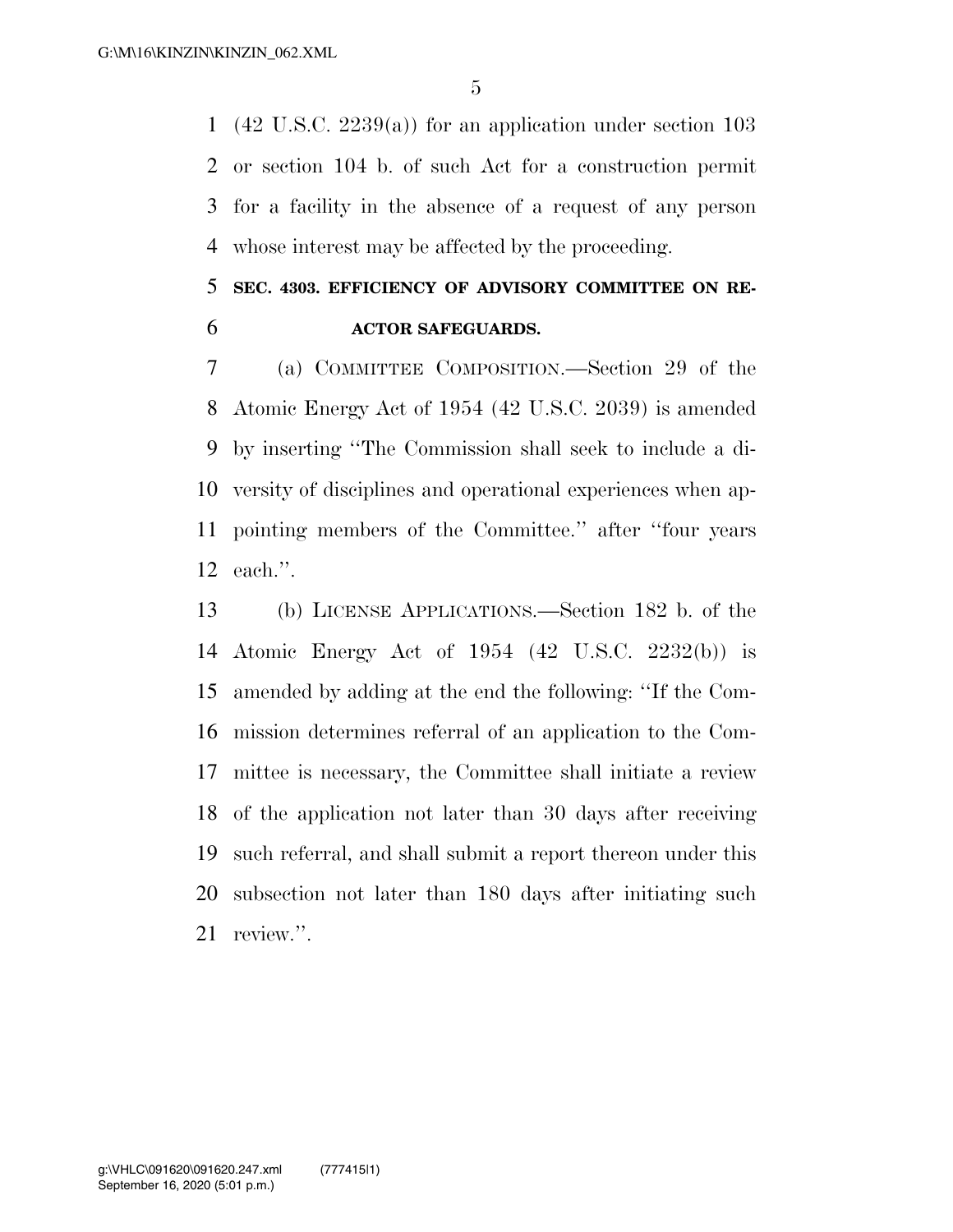| 1              | SEC. 4304. UPDATING NUCLEAR REGULATORY COMMISSION    |
|----------------|------------------------------------------------------|
| 2              | USER FEES AND CHARGES.                               |
| 3              | Section $102(b)(3)(B)$ of the Nuclear Energy Innova- |
| $\overline{4}$ | tion and Modernization Act (Public Law 115–439) is   |
| 5              | amended-                                             |
| 6              | $(1)$ by redesignating clause (ii) as clause (iii);  |
| 7              | $(2)$ by inserting after clause (i) the following:   |
| 8              | "(ii) FUEL FACILITIES.-                              |
| 9              | "(I) IN GENERAL.—The total an-                       |
| 10             | nual charges under subparagraph (A)                  |
| 11             | charged to fuel facility licensees, to               |
| 12             | the maximum extent practicable, shall                |
| 13             | not exceed an amount that is equal to                |
| 14             | the total annual fees collected from                 |
| 15             | the fuel facilities class under the final            |
| 16             | rule of the Commission entitled 'Revi-               |
| 17             | sion of Fee Schedules; Fee Recovery                  |
| 18             | for Fiscal Year 2016' (81 Fed Reg.                   |
| 19             | 41171 (June 24, 2016)), which                        |
| 20             | amount may be adjusted annually by                   |
| 21             | the Commission to reflect changes in                 |
| 22             | the Consumer Price Index published                   |
| 23             | by the Bureau of Labor Statistics of                 |
| 24             | the Department of Labor.                             |
| 25             | "(II) EXCEPTION.—Subclause (I)                       |

shall not apply if the number of li-